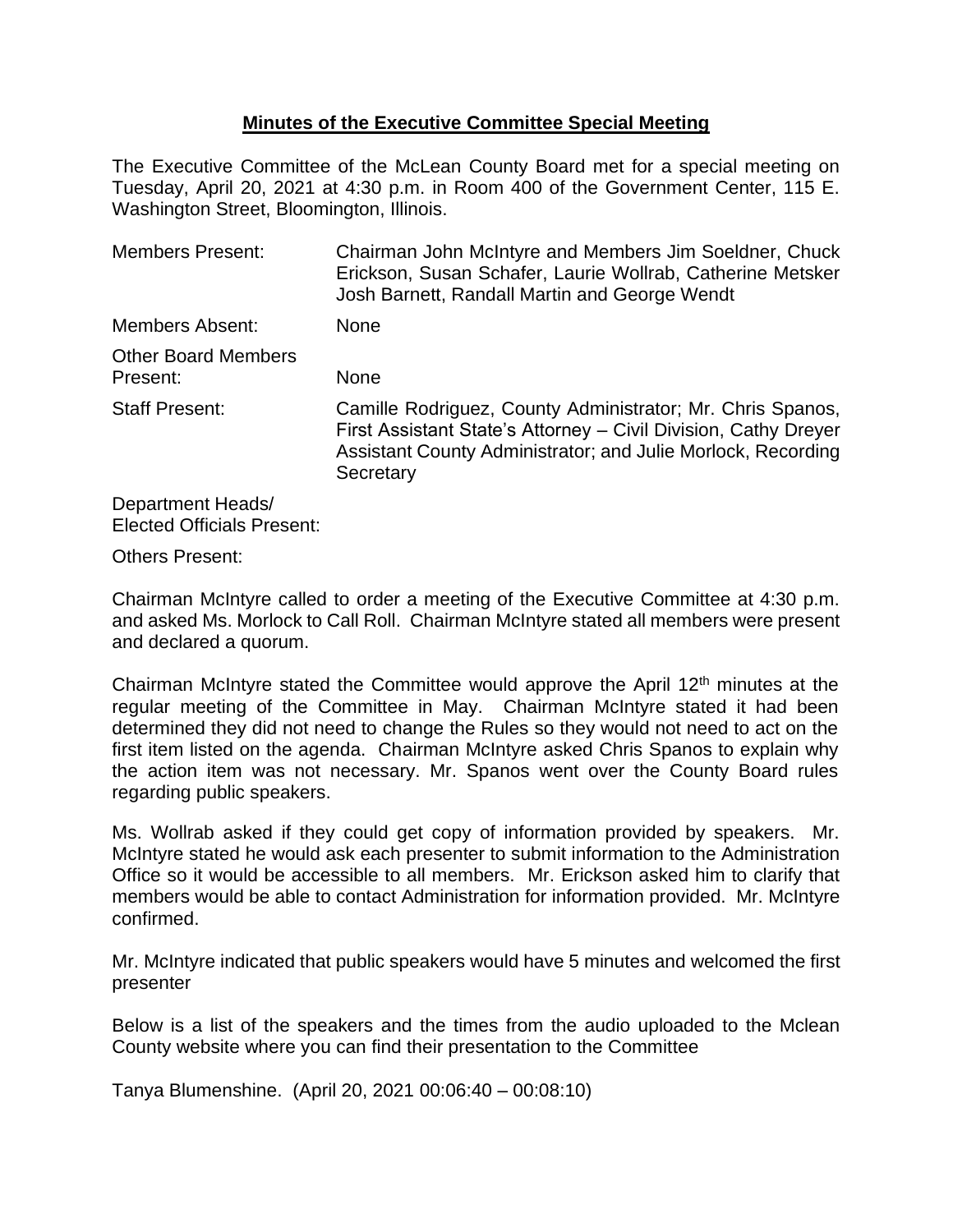Board Member Elizabeth Johnston. (April 20, 2021 Audio - 00:08:50 – 00:12:38)

Jacqueline Beyer (April 20, 2021 Audio - 00:13:06 – 00:18:16)

Anna Ziegler (April 20, 2021 Audio - 00:18:37 – 00:24:07)

Becky Swan. (April 20, 2021 Audio - 00:24:28 – 00:26:10)

Ms. Wollrab requested to speak. Mr. McIntyre asked for clarification on rules. Mr. Spanos stated the rules did not limit members of the Committee from speaking. Discussion regarding comment by members and presentation by members of the Executive Committee.

Member Laurie Wollrab (April 20, 2021 Audio - 00:31:02 – 00:35:59)

Mr. McIntyre thanked everyone, encouraged any groups and residents to sign up and present comments and indicated the meeting would resume on Monday, April 26th at 4:30 p.m. in the County Board Room.

Ms. Wollrab asked to get a general statement regarding the process beyond hearing comments from people and if there was going to be discussion on information presented. Mr. McIntyre confirmed there would be discussion. Ms. Schafer asked him to confirm that the only thing going to rules this month would be the number of districts and number of board members and not map recommendations. Mr. McIntyre confirmed.

Mr. Soeldner stated he attended a County Board Association meeting and several mentioned information they were going to use to assist them with this process and there might be some legislation in the general assembly regarding data that can be used.

Mr. McIntyre thanked everyone, encouraged any groups and residents to sign up and present comments and recessed the meeting to Monday, April 26th at 4:30 p.m. in the County Board Room. Meeting Recessed at 6:08 p.m.

### **MONDAY APRIL 26TH**

Chairman McIntyre called the meeting back into session on April 26, 2021 at 4:30 p.m. and let the Members know that Members Barnett and Martin were not in attendance.

Chairman McIntyre went over rules about limits to speak more than once or more than five minutes at one meeting. He stated he had consulted with staff and wanted to allow members of the public and members of the Committee to speak multiple times if they chose to waiving rules since they were unclear in this situation. He stated that any previous would be allowed to speak an additional time at the May  $3<sup>rd</sup>$  meeting. He asked if there was any objection. Hearing none he stated they would proceed.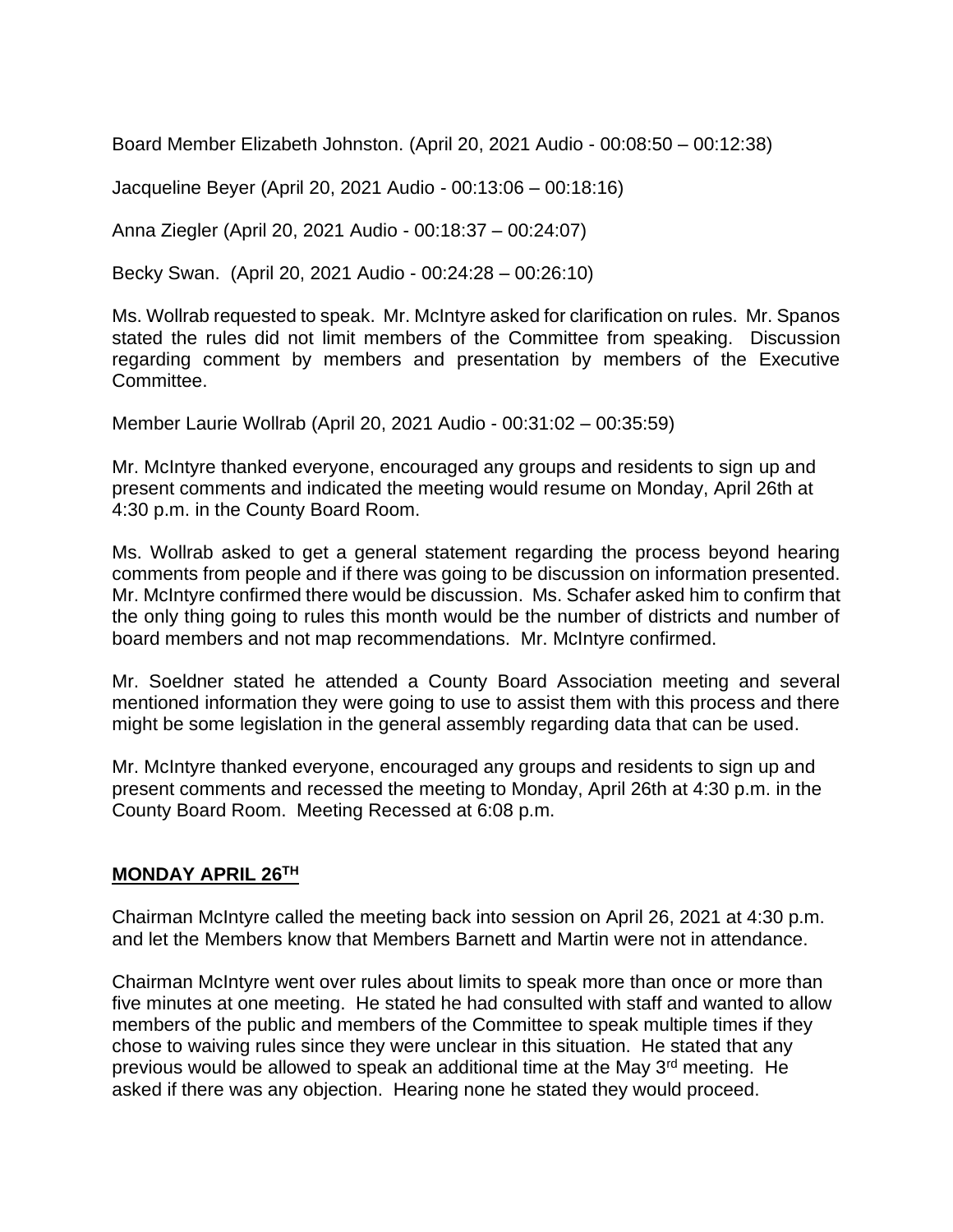He also set Rules Sub-committee meeting on Thursday, May 6th at 5:45 p.m. He stated he would get that information out to the public and media. He also let everyone know census information is on the website that might help with redistricting process. He encouraged members of the Board to speak as public speakers or talk to members of the Executive Committee. He encouraged public speakers to submit information to Administration to be included in minutes.

Below is a list of the speakers and the times from the audio uploaded to the Mclean County website where you can find their presentation to the Committee

Mr. Mike Kemp, Chief of Police in Danvers (Audio April 26, 2021 00:06:30 – 00:09:24).

Ms. Jackie Beyer (Audio April 26, 2021 00:09:48 – 00:14:41)

Ms. Sue McWhorter (Audio April 26, 2021 00:14:58 – 00:16:36)

Laurie Wollrab (Audio April 26, 2021 00:16:56 – 00:20:17)

Glenda Jackson (Audio April 26, 2021 00:21:21 – 00:26:34)

Ms. Krystle Able – sent a note indicated she did not receive link. Ms. Morlock stepped from the room to send her the information.

Karin Miller (Audio April 26, 2021 00:28:04 – 00:31:49)

Becky Swan - registered but did not join the meeting. Chairman McIntyre indicated he would check back in at the end of the meeting.

Arin Rader (Audio April 26, 2021 00:32:44 – 00:34:30)

Karla Bailey-Smith (Audio April 26, 2021 00:35:51 – 00:39:02)

Rachael Lund (Audio April 26, 2021 00:39:28 – 00:42:20)

Ms. Sarah Breeden (Audio April 26, 2021 00:42:42 – 00:44:39)

Chairman McIntyre asked if Ms. Erin Donaldson was not present. She did not join remotely and was not present in person.

Chairman McIntyre asked if Ms. Krystle Able had joined – he confirmed she had not joined the meeting.

Chairman McIntyre asked if Ms. Becky Swan had joined the meeting – he confirmed she had not joined the meeting.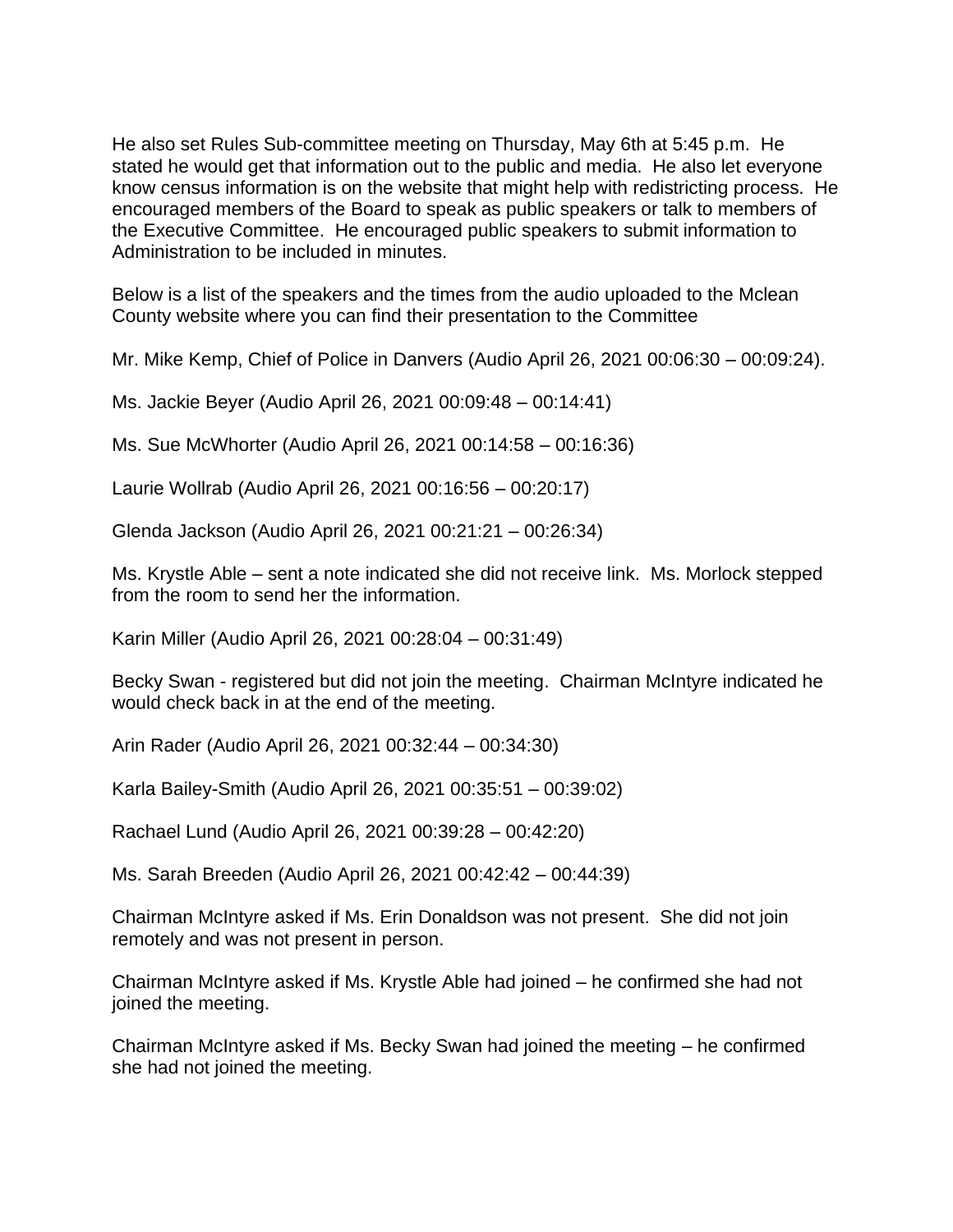Chairman McIntyre asked Ms. Morlock is anyone had called in. Ms. Morlock indicated no one else had called in and that she had gone to the office to send the link to Ms. Able and had also called her and left her a voice mail.

Chairman McIntyre encouraged members to reach out. He provided information as to the process the State was following currently by holding similar public hearings in the regions. He then provided information from the last time they had gone through the redistricting process 10 years ago. He encouraged everyone to speak and members of executive committee to review video and documents.

Chairman McIntyre indicated that after they vote on the number of members and number of districts there would be public sessions in May to hear from the public about maps and submit any map suggestions. All Board members will be voting on what we are doing at the County Board meetings.

Mr. Erickson asked him to clarify. Asked if Executive Committee will vote on number of districts on May 3rd. Chairman McIntyre indicated that on May 6th the Rules Sub-Committee would have discussion and make a recommendation to the Executive Committee and then the Executive Committee will vote on the recommendation from the Rules Committee on May 10<sup>th</sup> and that will be sent to the full Board for a vote. Member Erickson asked him to clarify that the meeting on May 3rd was information only. Chairman McIntyre confirmed.

Mr. Soeldner noted that the Rules Sub-Committee would be meeting that coming Wednesday, April 28<sup>th</sup> but it was meeting on County Board Rules but not about redistricting.

Mr. Erickson asked about the deadline to submit proposals to be considered by the Rules Sub-Committee at the May 6<sup>th</sup> meeting. Discussion about deadline to get information to Administration prior to the 48-hour deadline to be the agenda posted.

Ms. Wollrab stated that she thought there was wording going to Rules about changing deadline to submit information. Chairman McIntyre indicated it would have to go to the full Board first and so it would not be in effect for the May  $6<sup>th</sup>$  meeting. He stated that he encouraged them to get information in well in advance. Discussion about deadlines.

Ms. Wollrab asked him to clarify on only voting on districts and representatives. Chairman McIntyre confirmed and again reminded everyone that Regional Planning had posted information on the website to assist with the map portion. Chairman McIntyre indicated that by State statute we must have the process completed by July 1<sup>st</sup>. He

Chairman McIntyre asked if there was anything else, hearing nothing; he recessed the meeting to 7:00 p.m. on May 3rd and noted that Rules Sub-Committee would be meeting at 5:45 on Thursday May 6th at 5:32 p.m.

.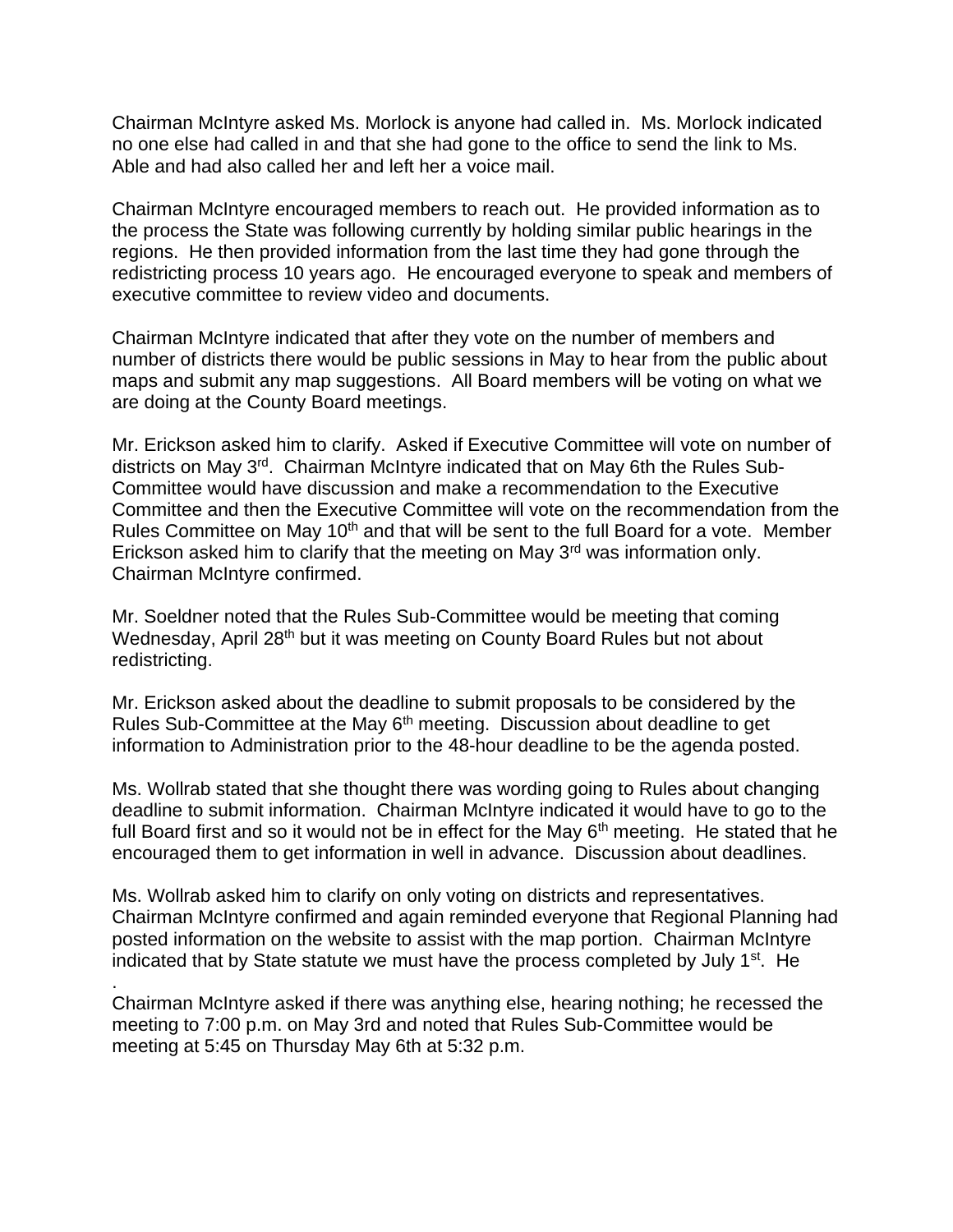### **MAY 3, 2021**

(May 3, 2021 Audio – starts at 00:01:30) Mr. McIntyre reconvened meeting on May 3, 2021 at 7:00 p.m. and asked Ms. Morlock to call the roll. All members but Member Wollrab were present. Chairman McIntyre noted that Member Wollrab was scheduled to speak so she might be running a few minutes late. Mr. McIntyre reminded speakers that they would have give minutes to speak and they are welcome to place on file with the Administration any other documents including a written copy of their speech. Mr. McIntyre stated that they were currently working on the number of districts and number of members.

Chairman noted that Ms. Wollrab joined the meeting (7:03 p.m.) Mr. McIntyre noted that they would be taking a 15-minute recess after the  $15<sup>th</sup>$  speaker since there were 30 speakers scheduled to come before the Committee.

Thomas Whitt (May 3, 2021 Audio Part 1 – 00:03:56 – 00:05:58)

Jim Fraley (May 3, 2021 Audio Part 1 00:06:17 – 00:08:48)

Adam Heenan, Bloomington Normal Trades and Labor Assembly, the AFLCIO, Central Labor Council for this Region. (May 3, 2021 Audio Part 1 00:09:05 – 00:13:08)

Patrick Cortesi (May 3, 2021 Audio Part 1 – 00:13:38 – 00:17:58)

Member Wollrab asked to reserve her time to the end of the meeting. With no objection from the Committee, Chairman McIntyre agreed and moved her name to the end of the list.

Rachael Hile-Broad (May 3, 2021 Audio Part 1 - 00:19:06 – 00:22:55)

County Board Member Lea Cline (May 3, 2021 Audio Part 1 – 00:23:19 – 00:28:15)

Spencer Johansen, Mayor of the City of Lexington (May 3, 2021 Audio Part 1 – 00:28:30 – 00:30:20)

County Board Member Elizabeth Johnston (May 3, 2021 Audio Part 1 – 00:30:39 – 00:35:39)

Chairman McIntyre called for the next speaker AJ Biancalana – he was not present.

Chairman McIntyre called for the next speaker Gavin Cunningham – he was not present.

John Walther (May 3, 2021 Audio Part 1 – 00:36:57 – 00:41:49)

County Board Member Val Laymon (May 3, 2021 Audio Part 1 – 00:42:08 – 00:46:02)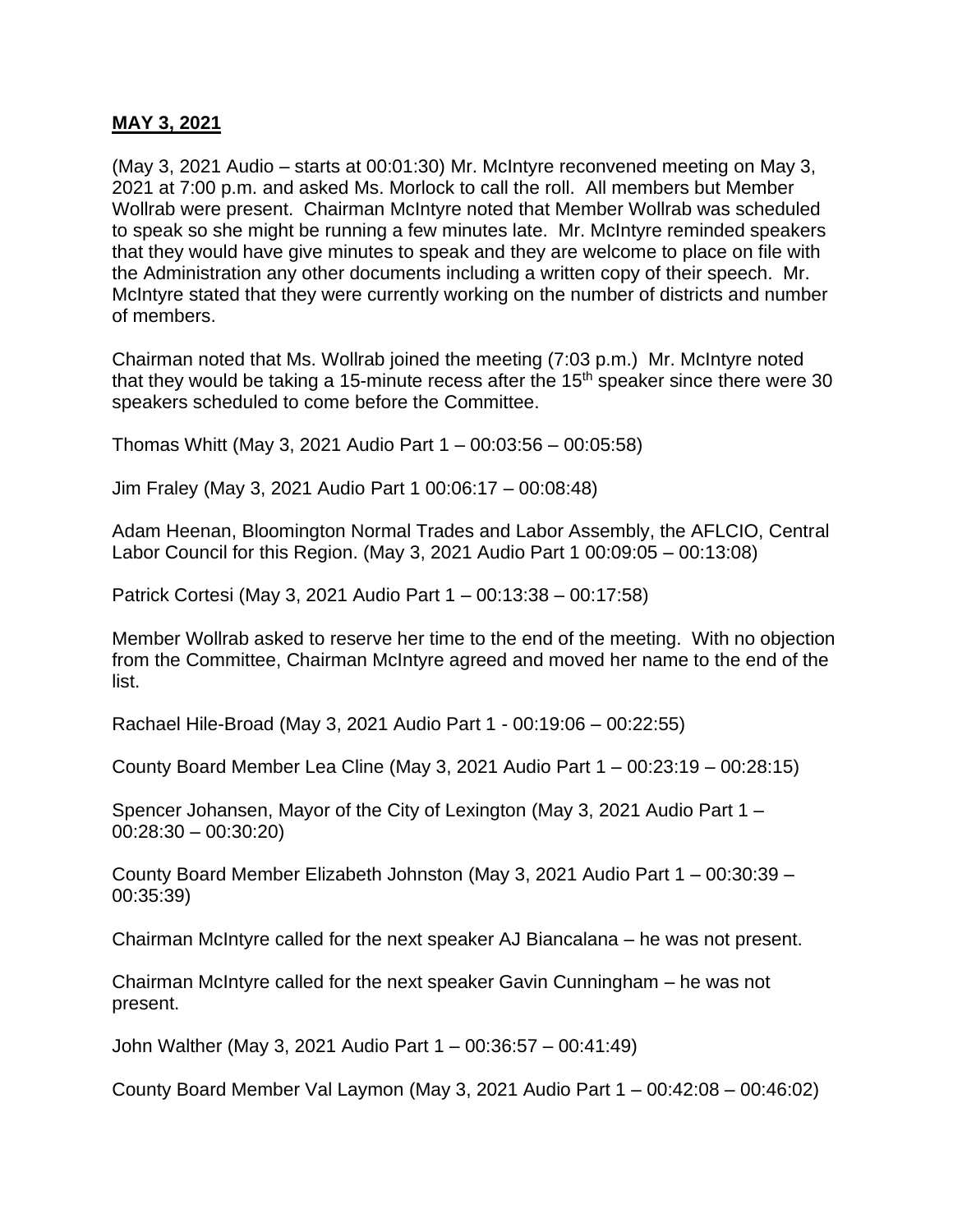Cara McMorris (May 3, 2021 Audio Part 1 – 00:46:17 – 00:51:00)

Mr. Dave Bentlin (May 3, 2021 Audio Part 1 – 00:51:38 – 00:53:14)

Chairman McIntyre asked if AJ Biancalana or Gavin Cunningham had joined the meeting. Hearing nothing, he indicated they would take a recess.

# **Tape silent until (01:08:08)**

Avery Spranger (May 3, 2021 Audio Part 1 – 01:08:34 – 01:09:21)

Matt Dratt (May 3, 2021 Audio Part 1 – 01:09:41 – 01:14:55)

Steve Suess (May 3, 2021 Audio Part 1 – 01:15:15 – 01:20:25)

Kimberly Miller (May 3, 2021 Audio Part 1 – 01:20:56 – 01:23:11)

Chairman McIntyre called for Ms. Brenda Baker – she was not present

David Flesch (May 3, 2021 Audio Part 1 – 01:23:45 – 01:25:10)

Becky Hines, President of the League of Women Voters. (May 3, 2021 Audio Part 1 – 01:25:23 - -1:29:00)

Ms. Maureen Barnes (May 3, 2021 Audio Part 1 – 01:29:19 – 01:29:52)

Anna Ziegler – McLean County Farm Bureau (May 3, 2021 Audio Part 1 – 01:30:19 – 01:35:20)

George Gordon – ( May 3, 2021 Audio Part 1 – 01:35:58 – 01:39:42)

Chairman McIntyre called for next speaker Marsha Albritton – she was not present

Jan Hood (May 3, 2021 Audio Part 1 – 01:40:41 – 01:42:41)

Chairman McIntyre called for Mr. Christopher Thompson – he was not present

Amanda Andres (May 3, 2021 Audio Part 1 – 01:43:13 – 01:44:10)

Ravi Duvvuri (May 3, 2021 Audio Part 1 – 01:44:23 – 01:49:41)

County Board Member Laurie Wollrab (May 3, 2021 Audio Part 1 – 01:49:56 – 01:51:44)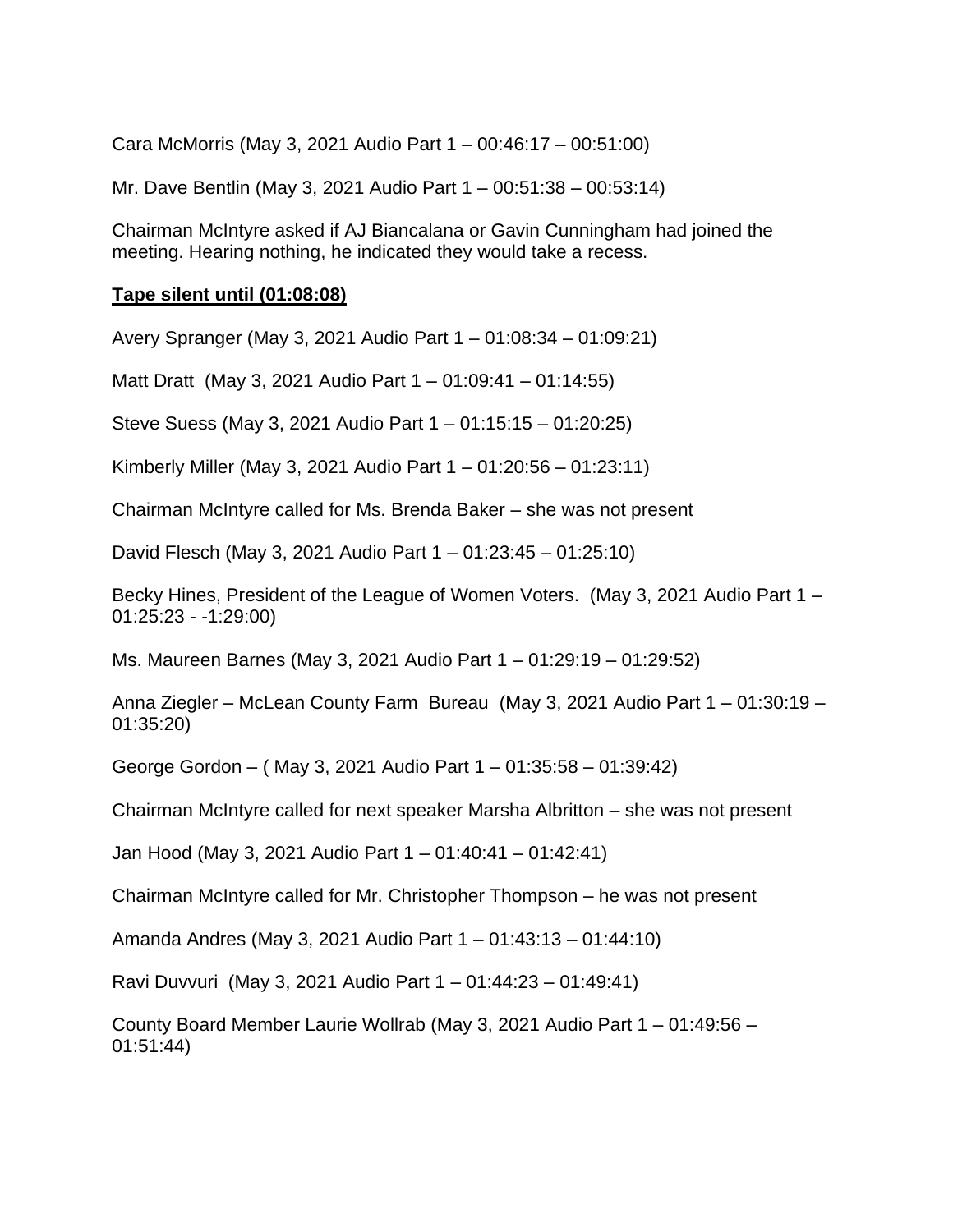Chairman McIntyre announced again names of those who had not appeared when called before: AJ Biancalana, Gavin Cunningham, Brenda Baker, Masha Albritton and Christopher Thompson. Hearing no response, he indicated that concluded the public speaking portion.

Chairman McIntyre indicated this would conclude the public speaking portion of this process on district and member numbers which is a similar process to the one being done by the State. He explained process where they would then vote on this portion and then there would be public sessions for determination of maps in May. He addressed criticism he had heard that the process had not been open.

Chairman McIntyre asked the State's Attorney to address law and process regarding redistricting.

Mr. Christopher Spanos, First Assistant State's Attorney – Civil Division read statement into record. (May 3, 2021 Audio Part 1 – 01:56:18 – 02:11:05)

Mr. Erickson asked him to clarify that the process is in two parts where we first decide the number of districts and members and then in June determine maps. Chairman McIntyre confirmed. Mr. Erickson asked if 10/10 vote in May on districts and members what would happen. Mr. Spanos stated that if the Board cannot decide the redistricting process then it goes to a committee that is determined by statute and that committee will decide the plan. He stated that committee is made up of the State's Attorney, County Clerk, the Chairs of both the Democrat and Republican parties in the County and a representative from the Attorney General's Office.

Chairman McIntyre asked him to clarify the definition of compactness. Chairman McIntyre also asked him to confirm he would be present at the Rules meetings and the Executive and Board meetings during this process. Mr. Spanos confirmed. Mr. Spanos stated that compactness will come into play when they prepare maps and he would be ready to give a legal analysis of the map drawing phase at the meeting. Mr. McIntyre asked about diversity and when that would come into play. Mr. Spanos stated that when he looked at history for the Illinois Voting Rights Act there is some testimony about application of that statute and that Act is not about guaranteeing that you have more minorities in office it is about one person, one vote.

Chairman McIntyre indicated that the next stage in the process would be for the Rules committee to consider the public testimony and anything that has been placed on file with the administration office. He stated then they would consider recommendation at Executive Committee and full County Board. He stated that after the May County Board there would be public impact sessions on Tuesday, May  $18<sup>th</sup>$  at 4:30 p .m. and Tuesday May 25<sup>th</sup> at 7:00 p.m. Chairman McIntyre reminded them that anyone can sign up to come and present map drawings for consideration. Mr. Barnett asked if those meetings would be special meetings of the Executive Committee. Mr. McIntyre confirmed.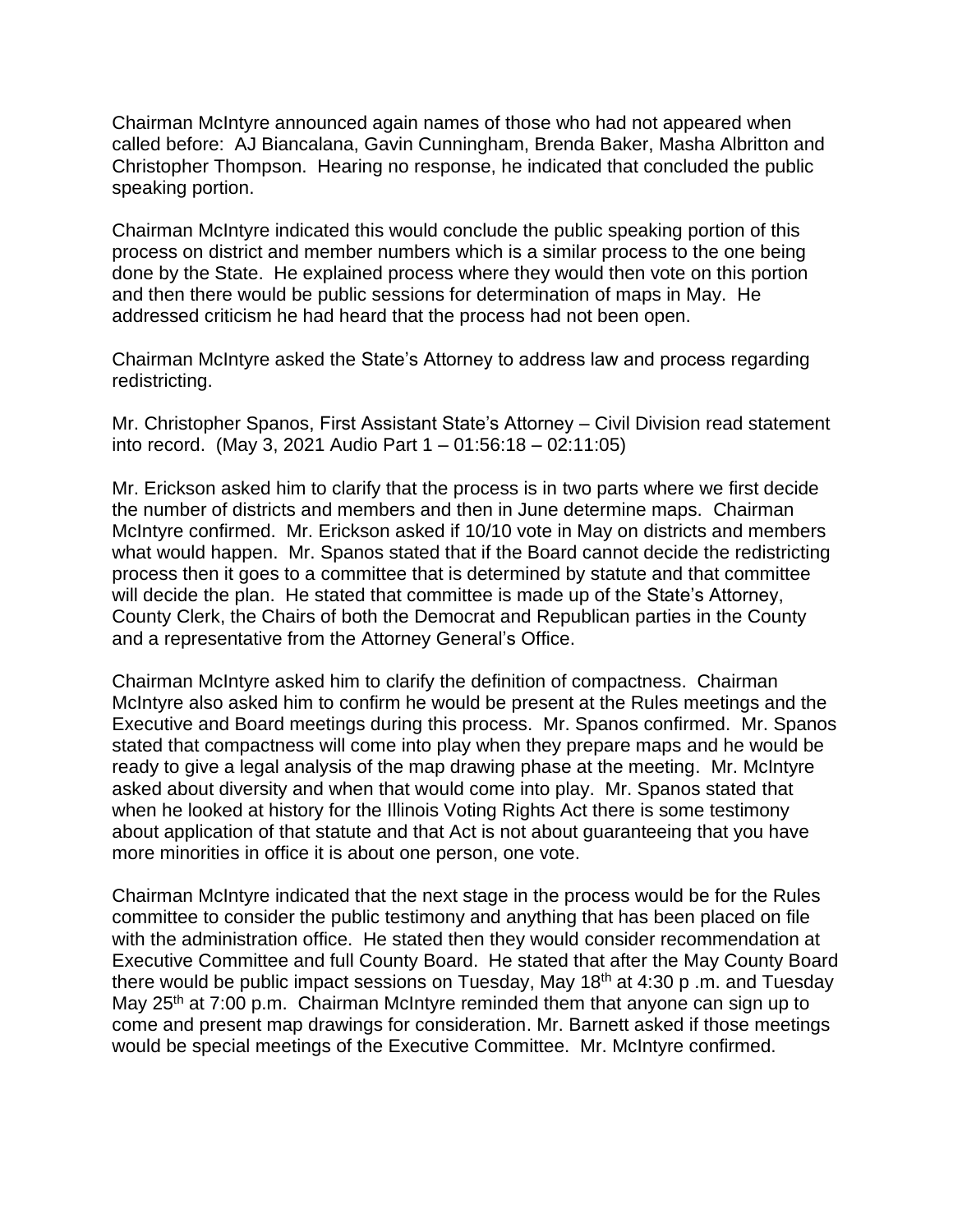Mr. Erickson again asked them to confirm what would happen if there was a 10/10 vote in May and if they would be able to move forward with the process. Mr. Spanos stated that if they could not come to an agreement on the number of districts and the number of members then they could not draw a map and so then it could go to the committee laid out by statute.

Mr. Soeldner asked him to confirm process for public comment at the Rules Committee on May 6<sup>th</sup> at 5:45 p.m. Mr. McIntyre indicated it was the same as public comment for all our other committee meetings. Mr. Soeldner asked them to confirm the Rules on speaking. Mr. Spanos stated they could submit a request 24 hours in advance of the meeting and would have 5 minutes to speak and the total time to speak would be 30 minutes.

Mr. Wendt asked legal to confirm if they did not make a decision on the number of districts then the current Rules regarding the number of districts and members would stand and then if we could not agree on the Map then that is when it would go to the committee. Mr. Spanos stated he did not interpret the statue to read that way regarding this process; that the current rules of the Board would not stand. Mr. Spanos read from the statute.

Ms. Wollrab stated that she saw Mr. Wendt point that if we could not agree to change them then it would stand as the current rules.

Chairman McIntyre stated that he thought State statute superseded our rules and ask Mr. Spanos to confirm. Mr. Spanos confirmed.

(Part 1 ends) (Audio May 3, 2021 Part 2)

Mr. Soeldner asked if the Chairman could act to break a tie in a Committee. Chairman stated it would move forward to the Executive

Chairman McIntyre asked if there was anything further; hearing nothing he adjourned the meeting at 9:27 p.m.

Respectfully Submitted,

Julie A. Morlock

Julie Morlock Recording Secretary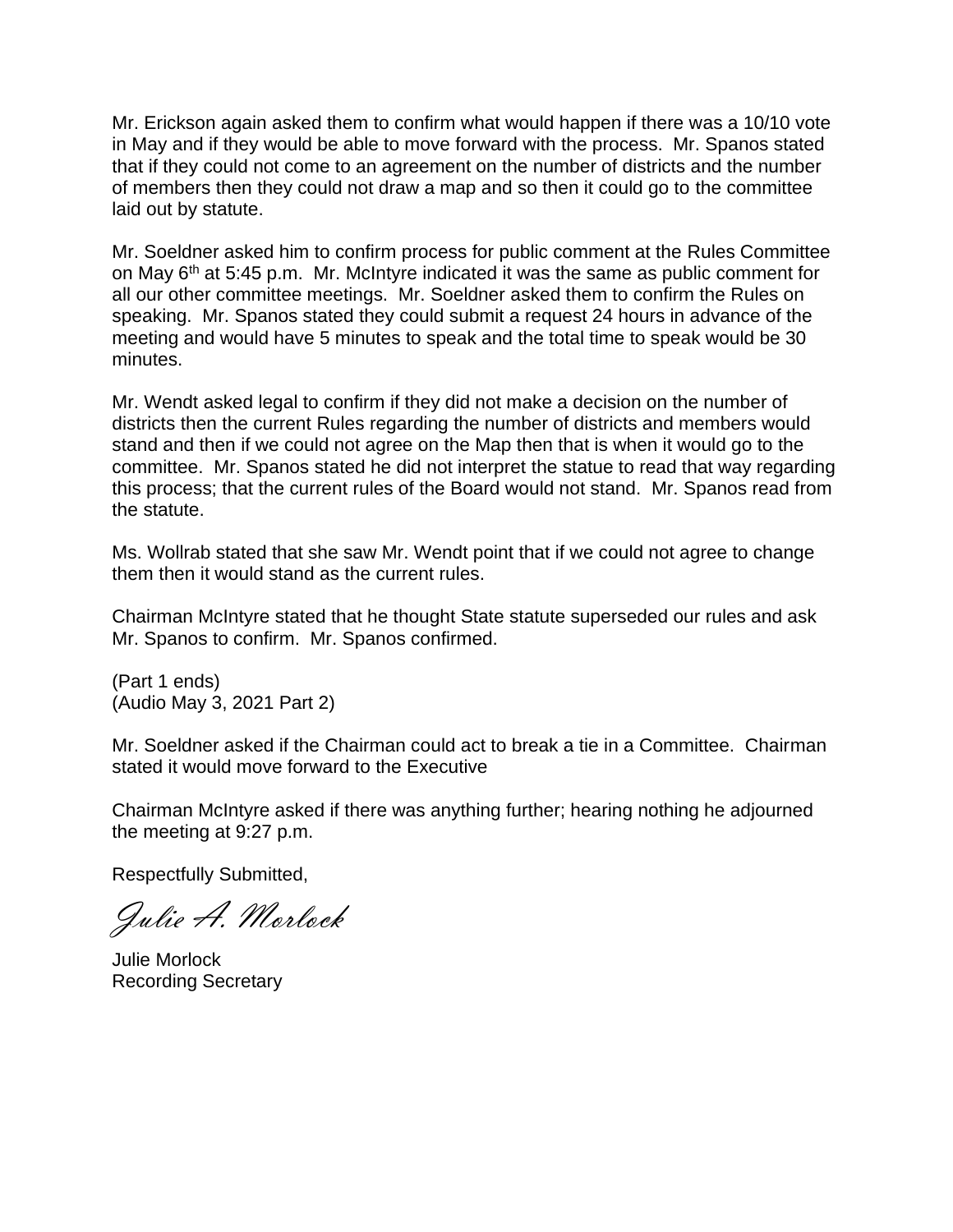ITEMS SUBMITTED FROM THE APRIL 20, 2021 SESSION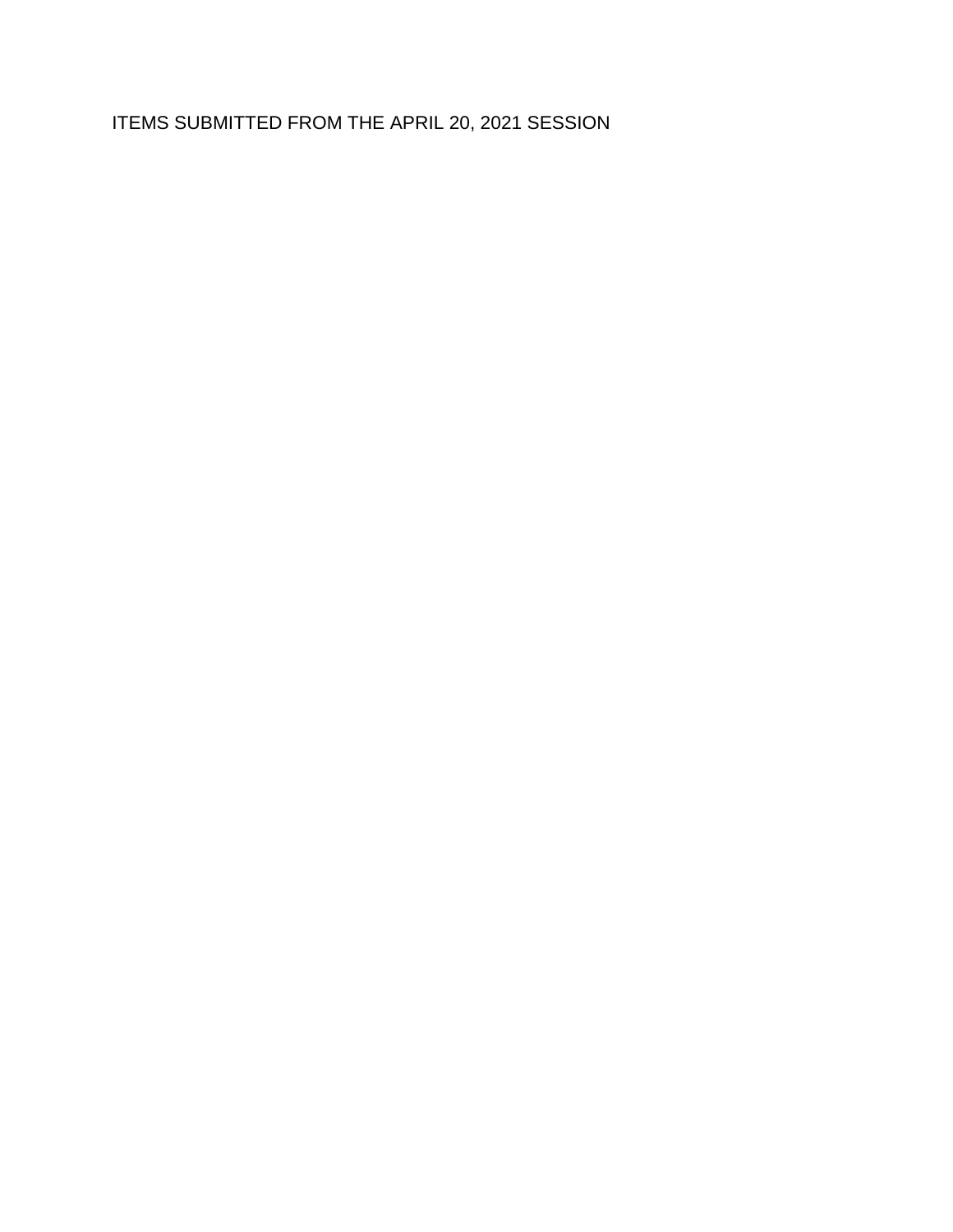ITEMS SUBMITTED FROM THE APRIL 26, 2021 SESSION